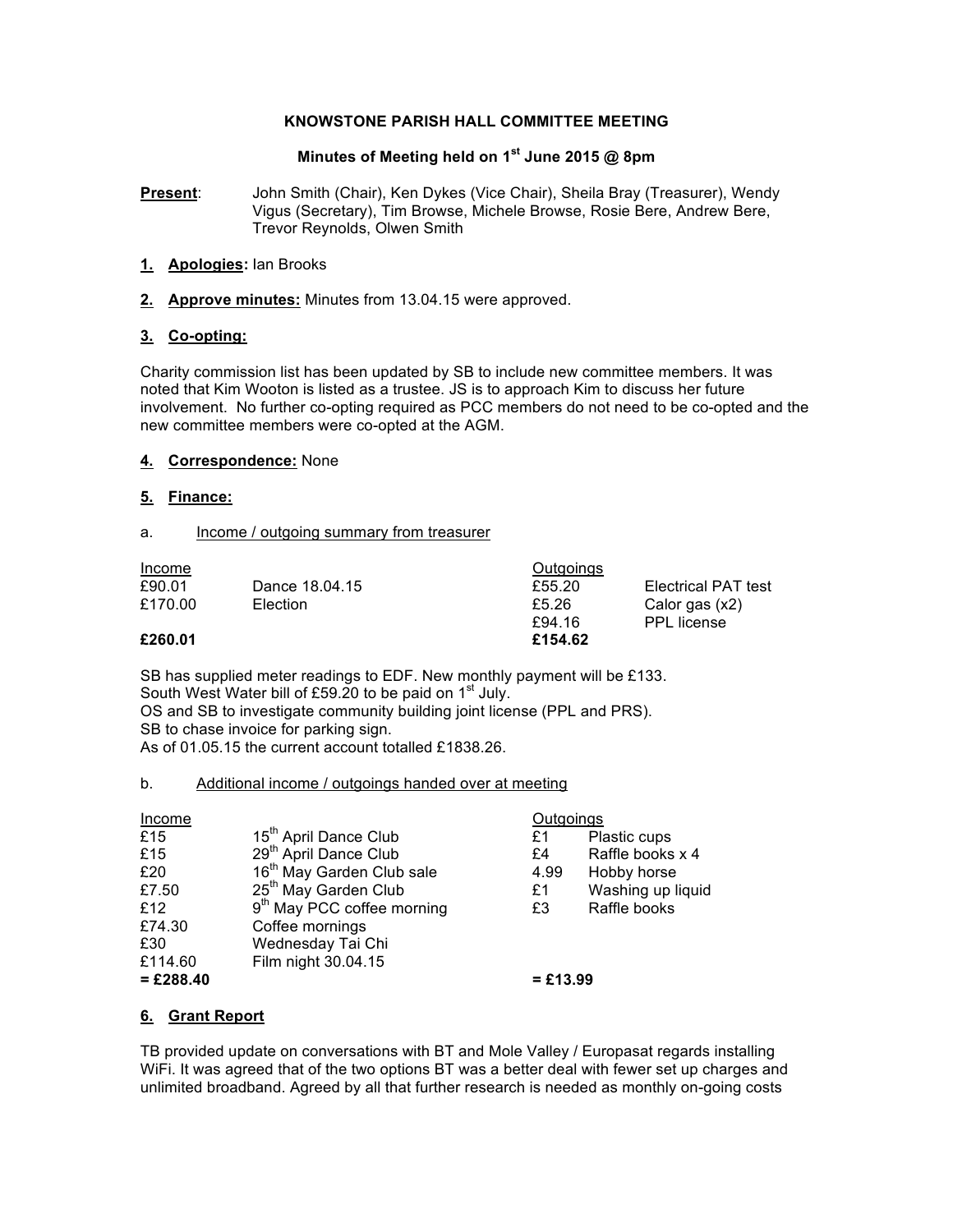would be c. £40 and the demand for WiFi needs to be more fully understood before proceeding. TB was thanked for his hard work to date.

The committee would like IB to feedback on a potential 'third' option of microwaving.

WV is to enquire if Bishops Nympton, Oakford and Yeo Mill village halls have WiFi. Similarly JS is to approach Kings Nympton village hall.

TB and MB showed the committee a draft questionnaire asking for feedback on future village hall activities. It was proposed to distribute this at the village fun day in August. All agreed that this was a good idea. TB / MB are to include an additional question to ascertain the desire amongst villagers for WiFi. It was suggested that a further questionnaire could be given to the Masons Arms to understand if customers would use the hall if it had WiFi (i.e. for business meetings).

# **7. Solar PV Tech update**

JS reported that the project handover took place on  $1<sup>st</sup>$  June. Light has been replaced, wiring completed and the scaffolding is to be removed asap. A folder containing all the details of the installation (e.g. insurance, schematic of system, warranties, electrical testing) is to be photocopied and a copy kept in the hall. JS reported that the hall received a D energy rating which was sufficient to achieve the top tariff.

The FIT payments will come from Good Energy and should start in 5-6 weeks time. JS is to be responsible for meter readings. Noted that there is one meter for solar panels which is separate to the two used by EDF meter readings. It was also noted that one benefit of having WiFi would be automatic meter readings and monitoring performance of the individual panels.

JS informed all that it is hoped the Parish Council would approve payment for the installation of the solar panels at their next meeting  $(9<sup>th</sup>$  June). All agreed that they were happy for the invoice to be submitted to the Parish Council.

# **8. Hall maintenance issues**

- a. Parking sign has been made and KD has varnished it. Agreed to site it on the railings at the top of the ramp. KD is to keep chain previously purchased in storage as there is currently less of an issue with people parking by the gas tank.
- b. KD reported that Tim Thompson is unable to paint hall in June due to his workload but is hoping to complete it pre Christmas.
- c. KD reported that the loose slate has been repaired. Spares are now in the storage shed.
- d. WV provided an update on garden works in IB's absence. Noted that some expense is likely for boards to create 'terraces' and shrubs. IB to feedback. KD has sprayed nettles and brambles around hall.

# **9. Hall facilities / equipment**

a. Committee approved £37 for KD to purchase 1200mm by 900mm whiteboard with stand.

# **10. Hall activities / fundraising**

a. Film night on  $30<sup>th</sup>$  April was a success with 41 people partaking in meal deal at the Masons Arms and 13 adults @ £4 and 6 children aged under 12 @ £2.50 paying on door. Total taken was £231 minus £116.40 costs leaving profit of £114.60. MB informed the committee that the next film will potentially be  $29<sup>th</sup>$  October followed by one in November and January.